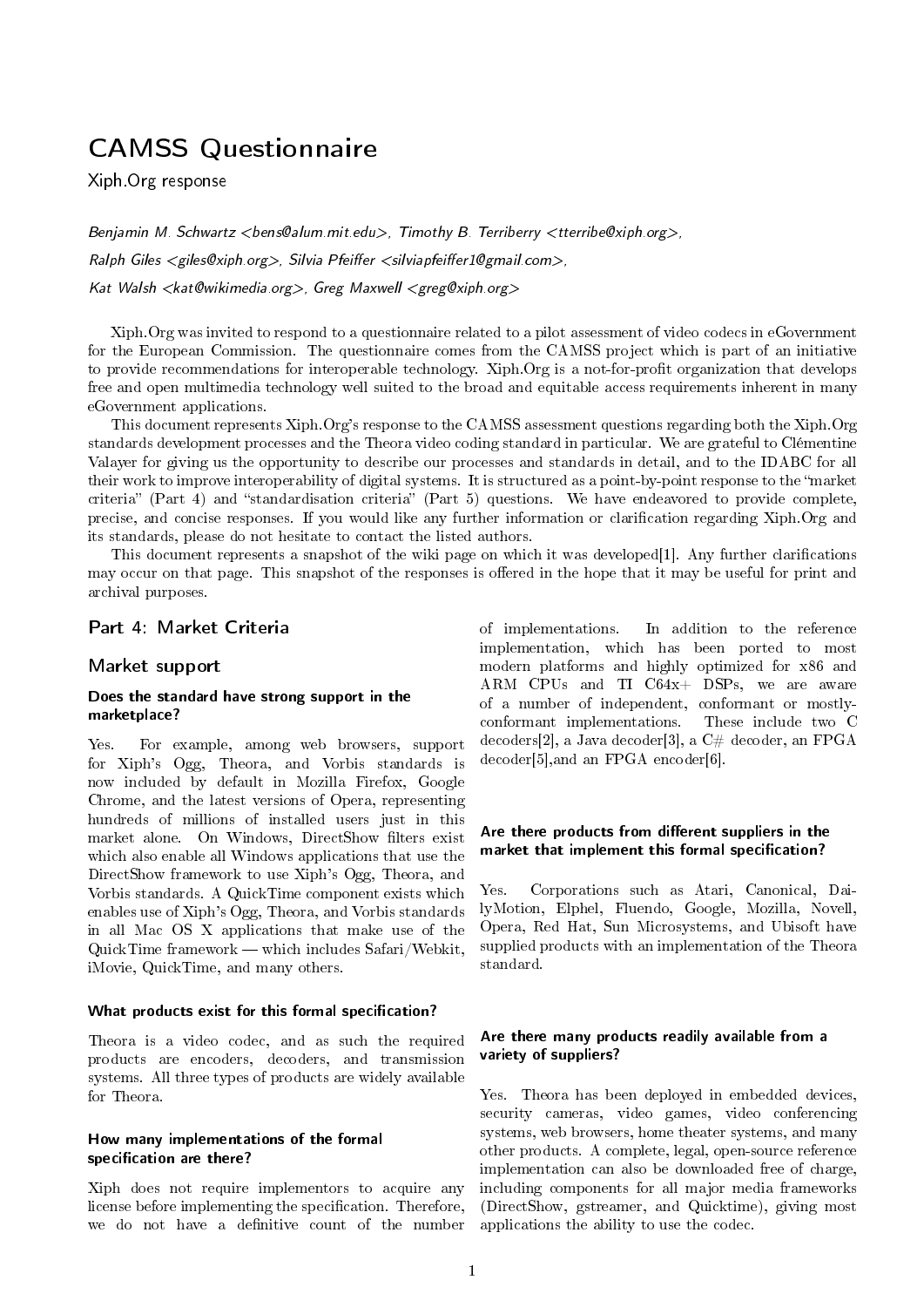## What is the market share of the products implementing the formal specification, versus other implementations of competing formal specifications?

Theora playback is extremely widely available, covering virtually the entire market of personal computers. Theora is also increasingly available in mobile and embedded devices. Since we do not require licensing for products that implement the specification, we do not have market share numbers that can be compared with competing formal specifications. Because implementations are readily available and free, Theora is included in many products that support multiple codecs, and is sometimes the only video codec included in free software products.

## Who are the end-users of these products implementing the formal specification?

The end users are television viewers, video gamers, web surfers, movie makers, business people, video distribution services, and anyone else who interacts with moving pictures.

## Maturity

## Are there any existing or planned mechanisms to assess conformity of the implementations of the formal specification?

Yes. In addition to a continuous peer review process, we maintain a suite of test vectors[\[7\]](#page-5-5) that allow implementors to assess decoder conformity. We also provide free online developer support and testing for those attempting to make a conforming implementation. An online validation service[\[8\]](#page-5-6) is available.

## Is there a reference implementation?

Yes. Xiph maintains a reference implementation called libtheora[\[9\]](#page-5-7). In addition to serving as a reference, libtheora is also highly optimized to achieve the maximum possible speed, accuracy, reliability, efficiency, and video quality. As a result, many implementors of Theora adopt the reference implementation.

## Is there an open source implementation?

Yes. libtheora is made available under a permissive BSDlike license. Its open-source nature also contributes to its quality as a reference implementation, as implementors are welcome to contribute their improvements to the reference. There are also several other open source implementations in addition to the reference.

## Does the formal specification show wide adoption across different domains?

Yes. In addition to the private companies mentioned in the previous section, Theora has also been specified as the sole format supported by non-profit organizations such as Wikipedia, currently the 6th largest website in the world, and as one of a small number of preferred formats supported by other public institutions, such as the Norwegian government.

## Does the formal specification show wide adoption in an open environment?

Yes. On open/free operating systems such as those distributed by Novell/SuSE, Canonical, and Red Hat, Theora is the primary default video codec.

## Does the formal specification show wide adoption in a similar field?

Yes. Most prominently, Theora has been used for eGovernment video distribution in the United States at Metavid[\[10\]](#page-5-8). Metavid is the most comprehensive, interactive archive of video footage from the United States legislature. Metavid not only distributes video; they also enable citizen engagement by allowing them to annotate videos and correct transcripts. Metavid distributes its entire archive in Theora format. Metavid's source code is entirely open and reusable for any purpose, providing instant access to best practices for eGovernment with Theora. Metavid's video display component is also available separately as  $mv$  embed[\[11\]](#page-5-9), which provides reusable best practices for easy Theora display on the web.

Another important user of Theora is Wikipedia, which distributes video exclusively in Theora format. Wikipedia's best practices for Theora distribution are encapsulated in  $OggHandler[12]$  $OggHandler[12]$ , which can be freely reused by anyone using the open-source MediaWiki software.

## Has the formal specification been in use and development long enough that most of its initial problems have been overcome?

Yes. Theora was derived from VP3, which was originally released in May 2000. The Theora specification [\[13\]](#page-5-11) was completed in 2004. Theora has now been used in a wide variety of applications, on the full spectrum of computing devices.

## Is the underlying technology of the standard well-understood? (e.g., a reference model is well defined, appropriate concepts of the technology are in widespread use, the technology may have been in use for many years, a formal mathematical model is defined, etc.)

Yes. The underlying technology has been in use for nearly a decade, and most of the concepts have been in widespread use for even longer.

## Is the formal specification based upon technology that has not been well-defined and may be relatively new?

No. The formal specification is based on technology from the On2 VP3 codec, which is substantially similar to simple block-transform codecs like H.261. This class of codecs is extremely well understood, and has been in active use for over 20 years.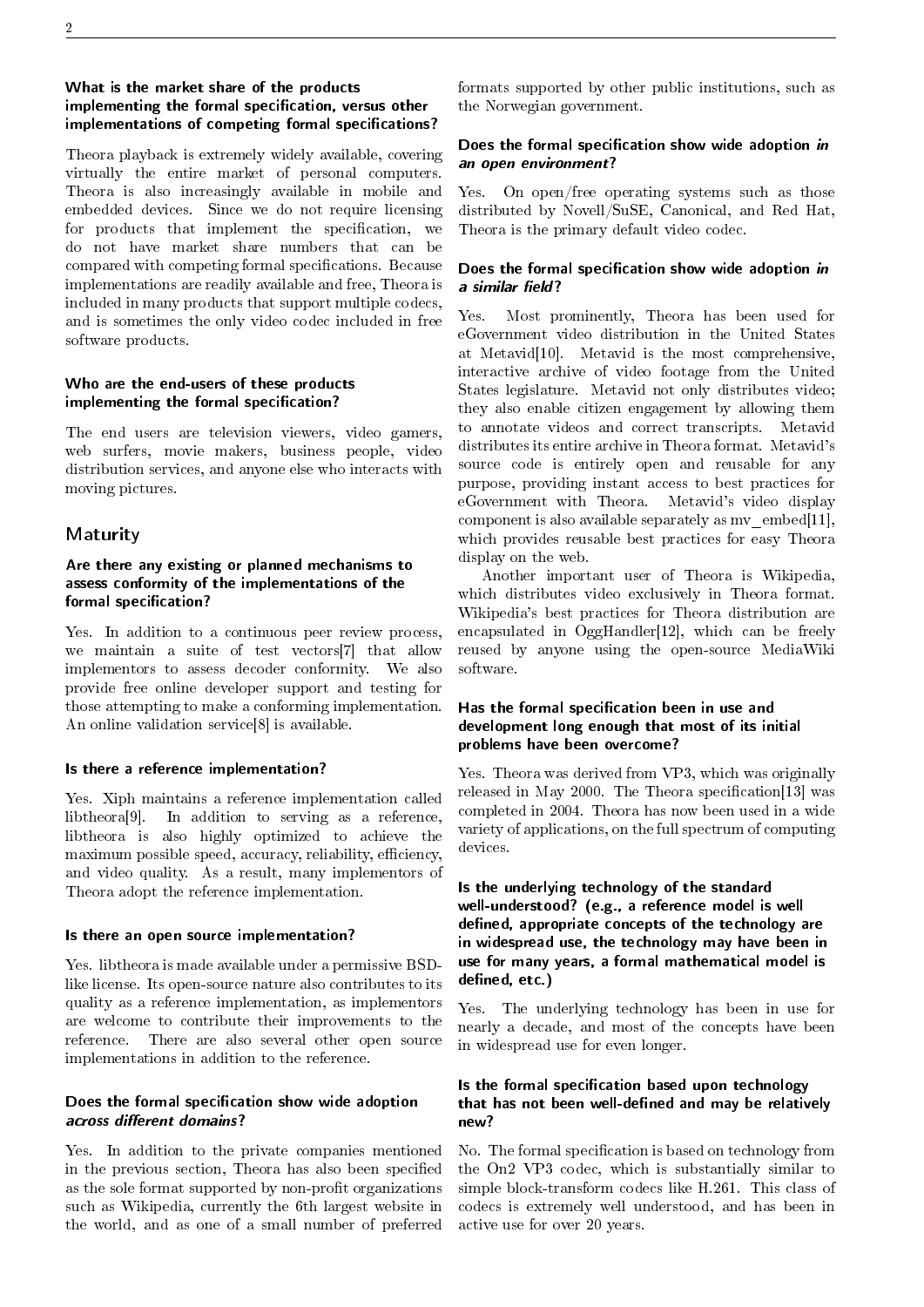#### Has the formal specification been revised?

The formal specification of the Theora decoder has been stable for years. However, the text of the specification is continuously revised, based on user feedback, to improve the clarity and accuracy of the description of the technology.

#### Is the formal specification under the auspices of an architectural board?

No. Although officially maintained by the Xiph.Org Foundation, anyone is free to join this organization, and one need not even be a member to make contributions. However, the core developers will review contributions and make sure they do not contradict the general architecture and they work well with the existing code and the test cases.

#### Is the formal specification partitioned in its functionality?

No. Theora is very deliberately not partitioned, to avoid the confusion created by a "standard" composed of many incompatible "profiles". The Theora standard does not have any optional components. A compliant Theora decoder can correctly process any Theora stream.

## To what extent does each partition participate to its overall functionality?

 $N/A$ .

To what extent is each partition implemented?

 $N/A$ .

#### Re-usability

## Does the formal specification provide guidelines for its implementation in a given organisation?

Yes. For example, the Theora specification [\[13\]](#page-5-11) provides "non-normative" advice and explanation for implementors of Theora decoders and encoders, including example algorithms for implementing required mathematical transforms. Xiph also maintains a documentation base[\[14\]](#page-5-12) for implementors who desire more guidelines beyond the specification itself.

## Can other cases where similar systems implement the formal specification be considered as successful implementations and good practices?

Xiph's standards have successfully been implemented by many organisations in a wide variety of environments. We maintain lists[\[15\]](#page-5-13) of products which implement Theora support, many of them open source, so that others may use them as a reference when preparing their own products.

#### Is its compatibility with related formal specification documented?

Yes. For example, the Theora specification also documents the use of Theora within the standard Ogg encapsulation format[\[16\]](#page-5-14), and the TheoraRTP draft specification<sup>[\[17\]](#page-5-15)</sup> explains how to transmit Theora using the RTP standard  $[18]$ . In addition, the specification documents Theora's compatibility with ITU-R B.470, ITU-R B.601, ITU-R B.709, SMPTE-170M, UTF-8[\[19\]](#page-5-17), ISO 10646, and Ogg Vorbis[\[20\]](#page-5-18).

## Part 5: Standardisation Criteria

## Availability of Documentation

The availability of documentation criteria is linked to cost and online availability. Access to all preliminary results documentation can be online, online for members only, offline, offline, for members only or not available. Access can be free or for a fee.

Every Xiph standard is permanently available online to everyone at no cost. For example, we invite everyone to download the most up-to-date copy of the Theora specification, and the latest revision of the Vorbis specification. All previous revisions are available from Xiph's revision control system[\[21\]](#page-5-19).

## Intellectual Property Right

## Availability of the IPR or copyright policies of the organisation (available on-line or off-line, or not available);

The reference implementations of each codec include all necessary IPR and copyright licenses for that codec, including all documentation, and are freely available to everyone.

## Organisation's governance to disclose any IPR from any contributor (ex-ante, online, offline, for free for all, for a fee for all, for members only, not available)

Xiph does not require the identification of specific patents that may be required to implement a standard; however, it does require an open-source compatible, royalty free license from a contributor for any such patents they may own before the corresponding technology can be included in a standard. These licenses are made available online, for free, to all parties.

## The level of IPR set "mandatory" by the organisation (no patent, royalty free patent, patent and RAND with limited liability , patent and classic RAND, patent with explicit licensing, patent with defensive licensing, or none);

All standards, specifications, and software published by the Xiph.Org Foundation are required to have "opensource compatible" IPR. This means that a contribution must either be entirely clear of any known patents, or any patents that read upon the contribution must be available under a transferable, irrevocable public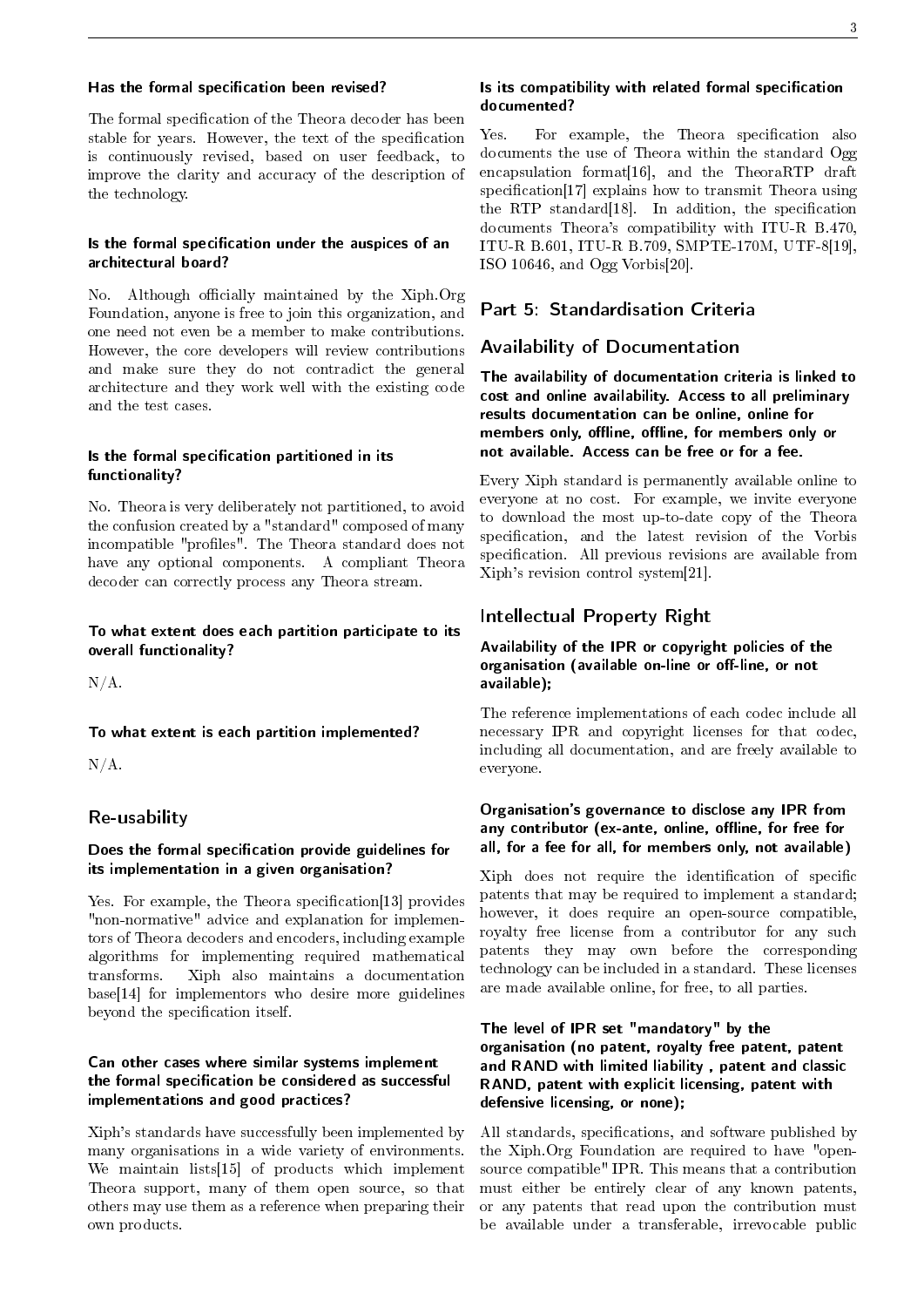nonassertion agreement to all people everywhere. For example, see our On2 patent nonassertion warrant[\[22\]](#page-5-20). Other common "royalty free" patent licenses are either not transferable, are revocable under certain conditions (such as patent infringement litigation against the originating party), or otherwise impose restrictions that would prevent distribution under common OSI[\[23\]](#page-5-21) approved licenses. These would not be acceptable.

The level of IPR "recommended" by the organisation (no patent, royalty free patent, patent and RAND with limited liability, patent and classic RAND, patent with explicit licensing, patent with defensive licensing, or none).

Xiph's recommended IPR requirements are the same as our mandatory requirements.

## **Accessibility**

#### Does a mechanism that ensures disability support by a formal specification exist?

Yes. Xiph ensures support for users with disabilities by providing specifications for accessible technologies independent of the codec itself. Notably, the Xiph OggKate[\[24\]](#page-5-22) codec for time-aligned text and image content provides support for subtitles for internationalisation, captions for the hearing-impaired, and textual audio descriptions for the visually impaired. Further, Ogg supports multiple tracks of audio and video content in one container, such that sign language tracks and audio descriptions can be included in one file. For this to work, Xiph has defined Skeleton[\[25\]](#page-5-23) which holds metadata about each track encapsulated within a single Ogg file. When Theora is transmitted or stored in an Ogg container, it is automatically compatible with these accessibility measures.

#### Is conformance governance always part of a standard?

Yes. Xiph's standards always precisely specify the requirements that an implementation must meet in order to be considered conformant.

#### Is a conformance test offered to implementers?

Yes. Xiph maintains a freely available suite of test vectors[\[7\]](#page-5-5) and an online validation service[\[8\]](#page-5-6) that can be used by anyone to check confirm basic conformance, in addition to tools such as the oggz-validate program included with liboggz, which has been widely used for conformance testing.

#### Is conformance validation available to implementers?

Yes. Informal conformance testing is available to implementors upon request, and Xiph has provided such testing for a number of implementations in the past.

#### Is conformance certification available?

Yes. Xiph does not require certification, but maintains the right to withhold the use of our trademarks from implementors who act in bad faith. Implementors may, however, request explicit permission to use our trademarks with a conforming implementation.

#### Is localisation of a formal specification possible?

Yes. We welcome anyone who wishes to translate Xiph specifications into other languages. We have no policy requiring that the normative specification be written in English.

## Interoperability governance

## Open identification in formal specifications

Yes. The Xiph codecs can be precisely identified by their MIME types, as formally defined by IETF RFC  $5334[26]$  $5334[26]$ , an open specification.

## open negotiation in formal specifications

Yes. For example, a draft RTP specification[\[17\]](#page-5-15) describes how Theora interoperates with the Session Description Protocol (SDP)[\[27\]](#page-5-25), a mechanism for negotiating the parameters of RTP sessions.

#### open selection in formal specifications

Yes. There are many open specifications that provide a mechanism for selecting Theora from among many codecs. One such specification is HTML  $5$  video[\[28\]](#page-5-26), which allows the user agent to select Theora based on its MIME type, using the source element.

## Meeting and consultation

#### Is the organisation is open to all types of companies and organisations and to individuals?

Yes. Xiph welcomes representatives from all companies and organizations as well as all individuals.

#### Does the standardisation process may specifically allow participation of members with limited abilities when relevant?

Yes. Standardization occurs almost entirely in textbased, accessible internet communications channels, allowing participants with disabilities to engage fully in the standards development process.

#### Are meetings are open to all members?

Xiph meetings are open to everyone. We charge no fee for and place no restrictions on attendance or participation. For example, anyone interested in contributing to the Theora specification may join the Theora development mailing list[\[29\]](#page-5-27).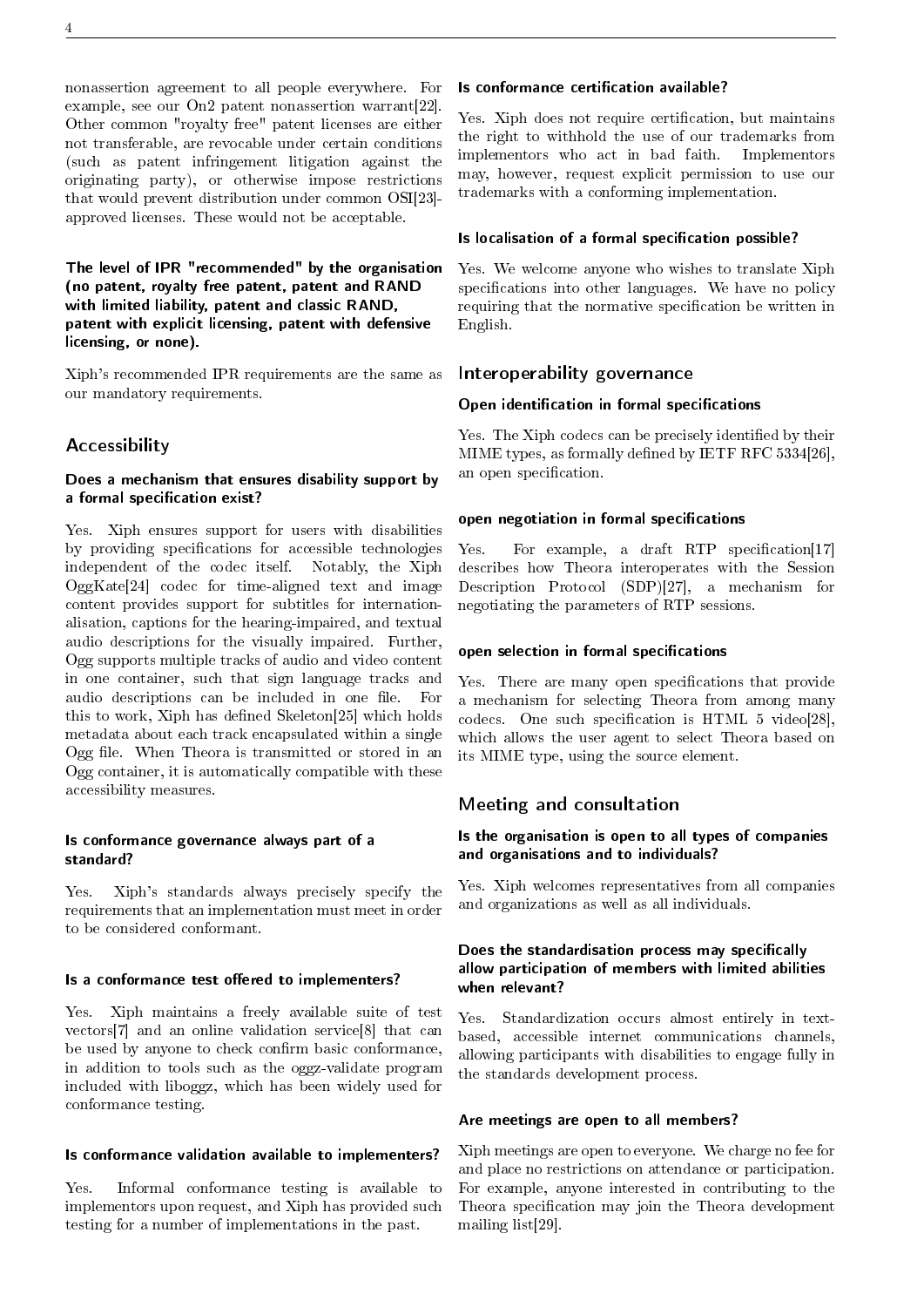#### Can all participate in the formal specification creation process?

Yes. All people are welcome to participate in the specification creation process. No dues or fees are required to participate.

## Can non-members participate in the formal specification creation process?

Yes. Xiph does not maintain an explicit list of members, and no one is excluded from contributing to specifications as they are developed.

# **Consensus**

## Does the organisation have a stated objective of reaching consensus when making decisions on standards?

There is no explicitly stated objective of reaching consensus. However, when new contributions are made, the key specification developers will be able to veto the introduction of a new feature. Generally, differences are discussed openly and new features are adapted until they t the overall architecture of the standard, at which stage they are introduced into the specification, standard and software.

## If consensus is not reached, can the standard be approved?

The standard can be approved without consensus via the decision of a "director" or similar.

## Is there a formal process for external review of standard proposals by interest groups (nonmembers)?

Since anyone may participate in the development process and make proposals, there is no need for a separate formal process to include proposals by nonmembers.

# Due Process

## Can a member formally appeal or raise objections to a procedure or to a technical specification to an independent, higher instance?

Yes. Even if a member fails an appeal within the organization, because all of the technology Xiph standardizes is open and freely implementable, they are always free to develop their own, competing version.

Such competing versions may even still be eligible for standardization under the Xiph umbrella.

## Changes to the formal specification

Are suggested changes made to a formal specification presented, evaluated, and approved in the same way as the formal specification was first defined?

The exact same process is used for revisions to the standard as was used for the original development of the standard, and thus the answers to all of the above questions remain the same.

## Support

## Does the organisation provide support until removal of the published formal specification from public domain?

Xiph.Org standards are never removed from the public domain. Xiph endeavors to provide support for as long as the standard remains in use.

## Does the organisation make the formal specification still available even when in non-maintenance mode?

Yes. All Xiph.Org standards are freely licensed and will always be available.

#### Does the organisation add new features and keep the formal specification up-to-date?

Yes. Xiph maintains its ecosystem of standards on a continuous basis.

## Does the organisation rectify problems identified in initial implementations?

Yes. Xiph maintains a problem reporting system[\[30\]](#page-5-28) that is open to the public, and invites everyone to submit suggestions for improvements. Improvements are made both to the standards documents and to the reference implementations.

## Does the organisation only create the formal specification?

No. Xiph also produces high-quality reusable reference implementations of its standards, released under an open license.